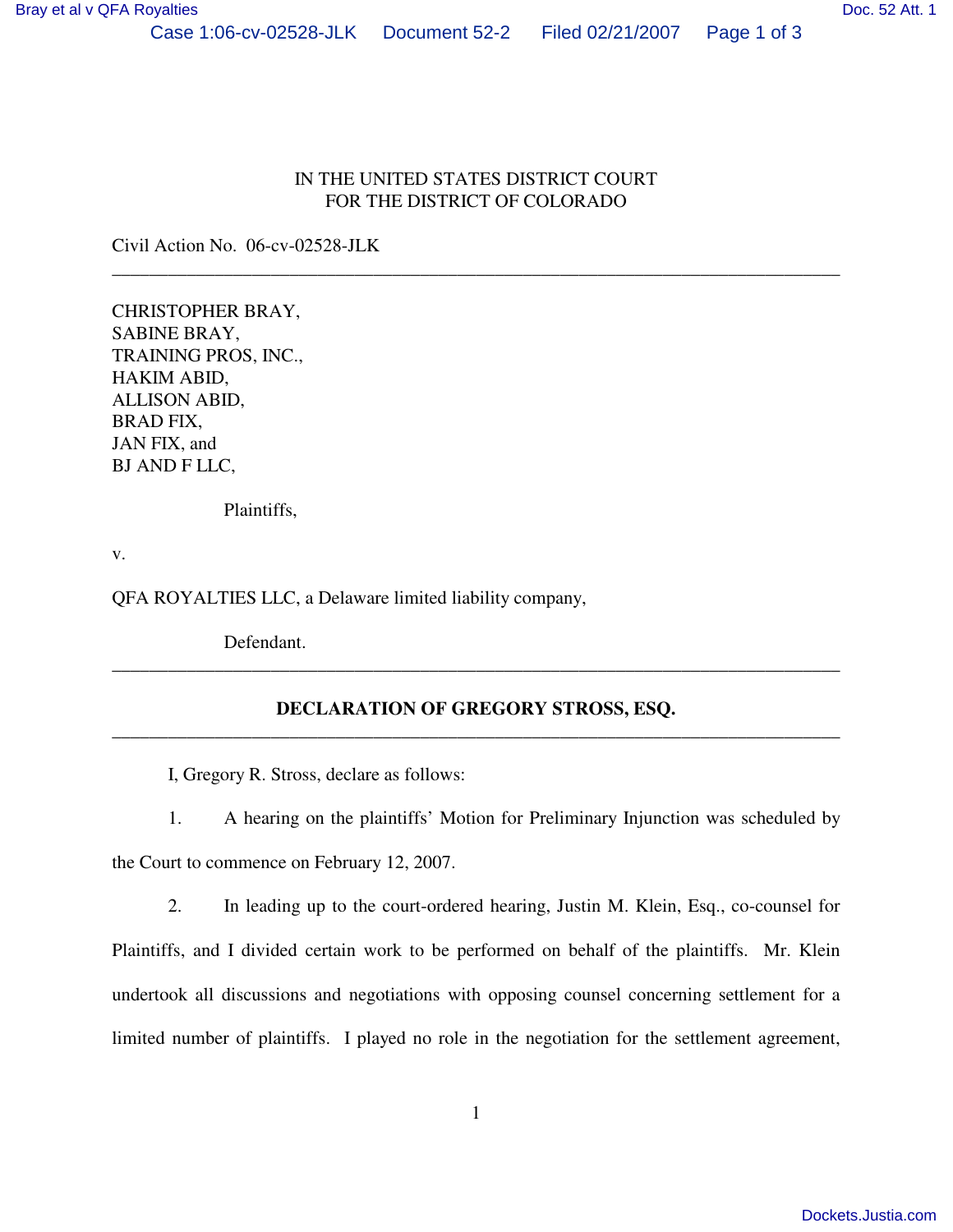which involved several weeks and numerous edited versions of a final settlement agreement. (The agreement was signed and forwarded to Defendant's counsel by Mr. Klein the day after filing the Trial Brief, on February 10, 2007.)

3. With our division of duties, I was to present the plaintiffs' evidence at the February 12, 2007 hearing. I therefore prepared the Plaintiffs' Trial Brief for Hearing On Preliminary Injunction (CM/ECF #38, "Trial Brief"). The Trial Brief was prepared during the week prior to its filing on Friday, February 9, 2007.

4. Although I never reviewed the settlement agreement prior to its execution, while composing the Trial Brief I was aware of its general terms. I was also aware that the intended settlement contemplated including a provision of confidentiality by the parties.

5. In preparing the Trial Brief I utilized an appellate-brief format that included a table of contents, a statement of the claims and relief sought, a procedural history of the case, a factual history underlying the claims, and a discussion of the legal issues that comprised the central body of the pleading. This is a pleading format that I have used repeatedly over fifteen years in the Colorado Court of Appeals. The format is specifically designed to comport with Colorado Appellate Rule 28(b)(3), which requires a separate statement of the case that includes the course of the proceedings below. C.A.R. 28(b)(3).

6. In preparing the Trial Brief I attempted only to provide the Court with a brief review of the procedural history of the case, however, I improperly included a discussion that included a limited amount of information concerning the settlement of five of the plaintiffs' groups. Trial Brief, p. 5.